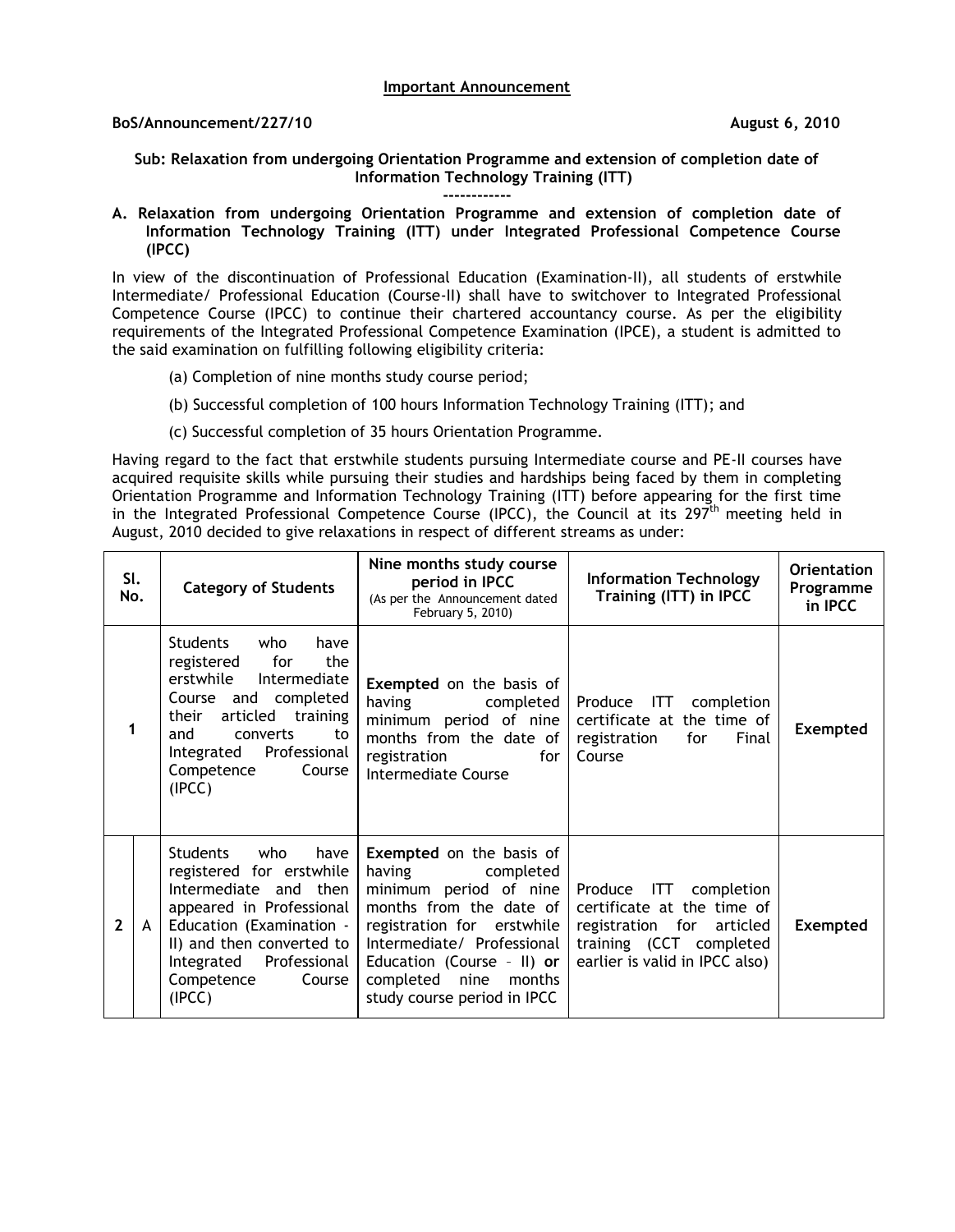|   | B            | Students<br>who<br>have<br>initially registered for<br>Professional<br>the<br>Education (Course - II)<br>and then switched over/<br>switching<br>over<br>to<br>Integrated<br>Professional<br>Competence<br>Course<br>(IPC)                                                | Exempted on the basis of<br>having<br>completed<br>minimum period of nine<br>months either from the<br>date of registration in<br>Education<br>Professional<br>(Course - II) or completed<br>nine months study course<br>period in IPCC                                                                                                              | Produce ITT completion<br>certificate at the time of<br>joining for articled training<br>or if the articled training<br>completed<br>continuing/<br>produce ITT completion<br>certificate at the time of<br>for<br>Final<br>registration<br>Course<br>(CCT completed earlier is<br>valid in IPCC also)            | <b>Exempted</b>                                                                           |
|---|--------------|---------------------------------------------------------------------------------------------------------------------------------------------------------------------------------------------------------------------------------------------------------------------------|------------------------------------------------------------------------------------------------------------------------------------------------------------------------------------------------------------------------------------------------------------------------------------------------------------------------------------------------------|-------------------------------------------------------------------------------------------------------------------------------------------------------------------------------------------------------------------------------------------------------------------------------------------------------------------|-------------------------------------------------------------------------------------------|
|   | $\mathsf{C}$ | have<br>Students<br>who<br>initially registered for<br>Professional<br>the<br>Education (Course - II)<br>and then switched over<br>Professional<br>to<br>Course<br>Competence<br>(PCC) and<br>then<br>to:<br>Professional<br>Integrated<br>Competence<br>Course<br>(IPCC) | Exempted on the basis of<br>having<br>completed<br>minimum period of nine<br>months either from the<br>date of registration in<br>Professional<br>Education<br>(Course - II) or completion<br>of<br>nine months<br>after<br>joining the Professional<br>Competence<br>Course<br><b>or</b><br>completed nine<br>months<br>study course period in IPCC | Produce ITT completion<br>certificate at the time of<br>rejoining for<br>balance<br>period of articled training<br>or if the articled training<br>continuing, produce ITT<br>completion certificate at<br>the time of registration for<br><b>Final Course</b><br>(CCT completed earlier is<br>valid in IPCC also) | Exempted                                                                                  |
| 3 |              | <b>Students</b><br>who<br>have<br>registered initially for<br>Professional Competence<br>Course and then switched<br>Integrated<br>over<br>to<br>Professional Competence<br>Course (IPCC)                                                                                 | <b>Exempted</b> on the basis of<br>having completed<br>nine<br>months after joining the<br>Professional Competence<br>Course or completed nine<br>months study course period<br>in IPCC                                                                                                                                                              | Produce ITT completion<br>certificate at the time of<br>rejoining for<br>balance<br>period of articled training<br>or if the articled training<br>continued, produce<br>ITT<br>completion certificate at<br>the time of registration for<br><b>Final Course</b>                                                   | Exempted                                                                                  |
| 4 |              | Students registered for<br>Professional<br>Integrated<br><b>Competence Course</b>                                                                                                                                                                                         | <b>NO EXEMPTION</b><br>Must complete nine months<br>study course period as on<br>the first day of the month<br>in which examination is<br>held                                                                                                                                                                                                       | Complete<br><b>ITT</b><br>before<br>registering<br>for<br>articled<br>training                                                                                                                                                                                                                                    | Complete<br>Orientation<br>Programme<br>before<br>registering<br>for articled<br>training |

**Erstwhile Intermediate/ PE-II Students shall have to pay Rs. 1,500/- towards cost of study material for Integrated Professional Competence Course (IPCC), by way of Demand Draft drawn in favour of "The Secretary, The Institute of Chartered Accountants of India,** payable at **Mumbai, Chennai, Kolkata, Kanpur or Delhi", as the case may be**.

Note:

1) Students who wish to join for Accounting Technician Course (ATC) have to add Rs. 1,000/- towards ATC registration.

2) Registration fee for Information Technology Training (ITT) is Rs. 2,000/-. A separate fee of Rs. 4,000/- has to be paid for undergoing ITT classes.